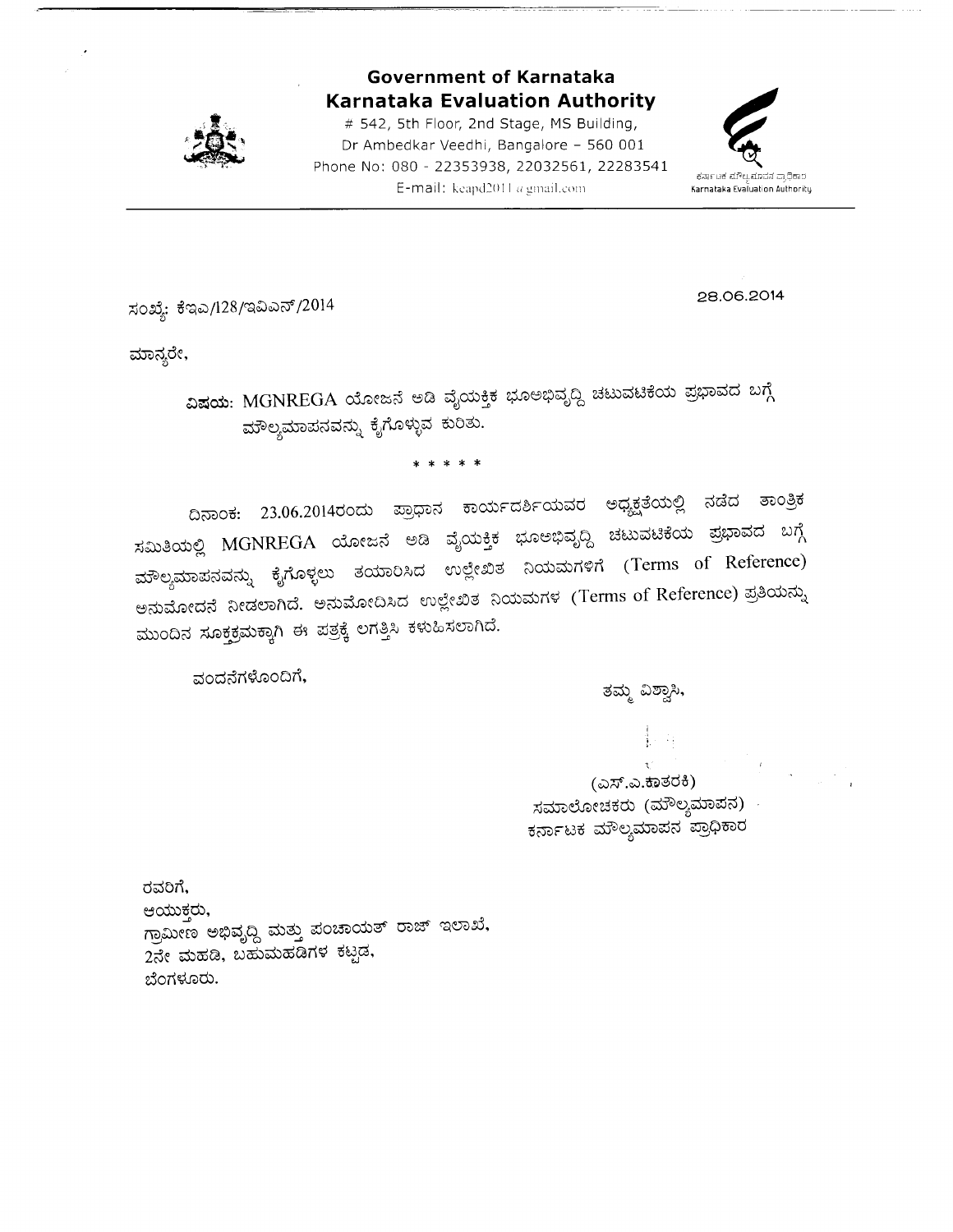# Approved Terms of Reference for Joint Evaluation on Impact of Individual

Land Development Activity undertaken under MGNREGA.

## 1. Study Title

The title of the evaluation study is "Evaluation on Impact of Individual Land Development Activity undertaken under MGNREGA".

## 2. Background

In Karnataka. MGNREGA Act came into operation in 5 districts viz Bidar, Gulbarga, Raichur, Davanagere and Chitradurga with effect from Feb-2006 for implementation under phase-I. Subsequently the scheme was extended to 6 more districts namely Belgaum, Bellary, Chikmagalur, Hassan, Shimoga and Kodagu under phase-II with effect from April-2007. From April-2008 the scheme was extended to cover all the remaining districts. Mahatma Gandhi National Rural Employment Guarantee (MGNREGA) Scheme is a centrally sponsored scheme. The wage component is fully born by Government of India, and material component is borne by Centre and State in the ratio of 75:25. The primary object of the Act is to enhance livelihood security in rural areas, by providing at least 100 days of guaranteed wage employment in every financial year to every house hold (Job Card Holders) where adults members volunteer to do unskilled manual work. If the work is not provided within 15 days of the demand for work by the applicant, then employment allowance has to be paid. The objectives of generation of productive assets, environmental protection, empowerment of rural women, reduction of rural-urban migration etc are also sought to be achieved. It also provides to take steps for economic development in rural areas and ensure social justice. The Poor and Marginalized sections of the society are experiencing social inequality. The families belonging to SCs/STs other individual beneficiaries have been deprived of fall back economy, forcing them to migrate to earn livelihood. They are economically weak and depend on others for leading their everyday life. This scheme provided improvement of the economic condition for such sections of the society. Operational guidelines make provisions to take up works pertaining to irrigation facilities, agricultural ponds, horticulture, afforestation, construction of bunds and other land development in the lands of individual beneficiaries, and such works are extremely useful in helping the poor to develop their own lands and enhance productivity. It is proposed to study/evaluate the impact of such individual land development works.

# 3. Objectives of scheme

 $\mathbf{i}$ . Social protection for the most vulnerable people living in rural India by providing employment opportunities.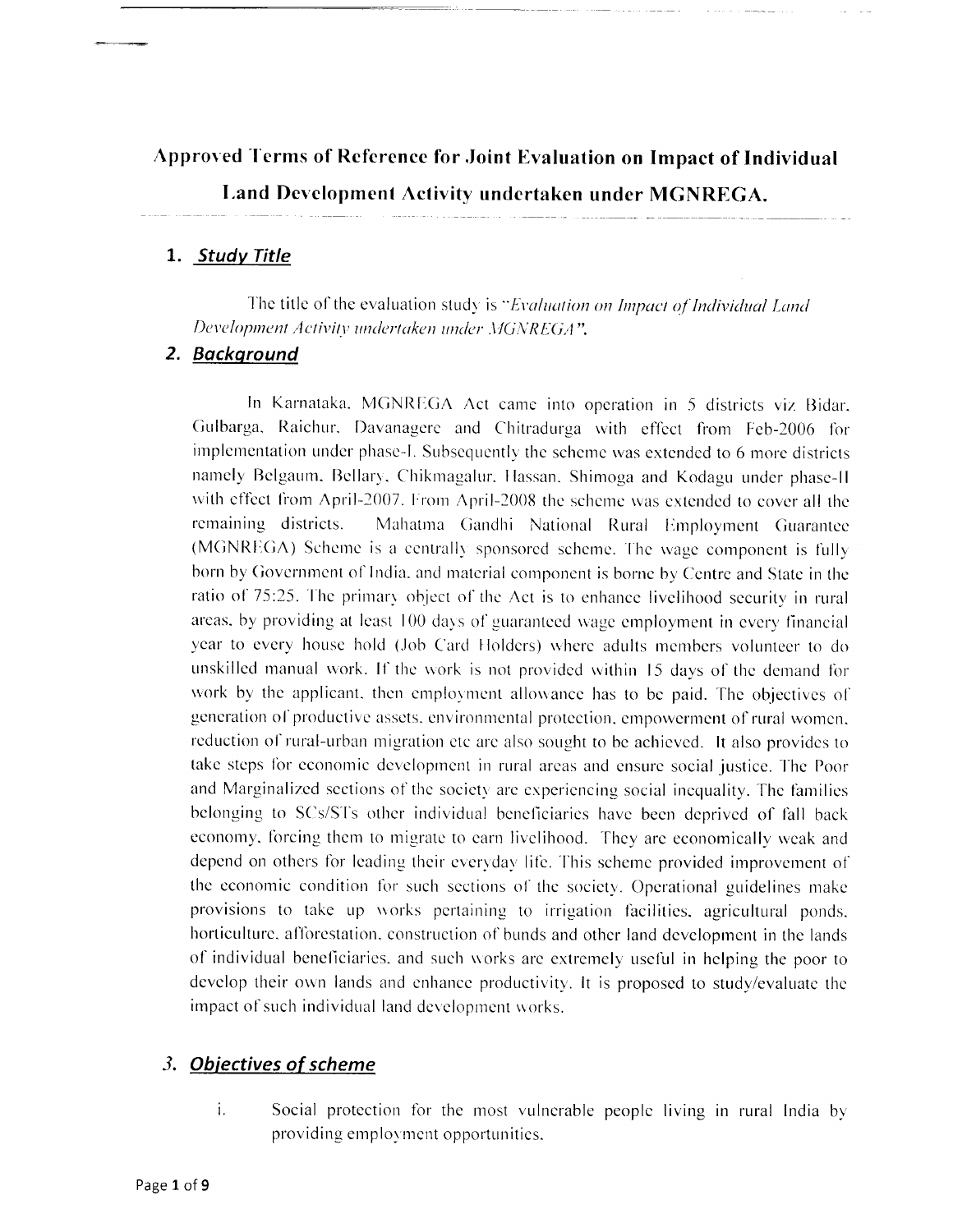- ii. Livelihood security for the poor through creation of durable assets, improved water security, soil conservation and higher land productivity.
- Drought-proofing and flood management in rural India. iii.
- Empowerment of the socially disadvantaged (especially women). Scheduled  $iv$ . Castes (SCs) and Scheduled Tribes (STs), through the processes of a rightsbased legislation.
- Strengthening decentralized participatory planning through convergence of  $V_{\star}$ various anti-poverty and livelihoods initiatives,
- Deepening democracy at the grass-roots by strengthening Panchayathi Raj  $Vi.$ Institutions, and.
- Effecting greater transparency and accountability in governance. vii.

# 4. Needs and Objectives of the impact Study

- a. To improve the economic and social status of farmers.
- b. To avoid the migration of Agriculture labourers to urban areas in search of livelihood.
- c. Examine the extent to which the works of land development undertaken MGNREGA actually comply with the conditions imposed regarding the category of land owners.
- d. Examine the pattern of land development works under MGNREGA with respect to socio-economic category, gender etc.
- e. Analyze the process of selection of the land development sites at the Gram Panchayath (GP) level including the role of GP members, officials and beneficiaries.
- f. Examine the extent to which the land development works have actually resulted in creating assets that improves productivity, crop pattern, irrigation facilities, and drip irrigation of land in the long term which has beneficial impact on socio - economic condition of beneficiary.
- g. Document the deviations, if any in the process of selection of site of land development.
- h. Give recommendations for improvement.

# 5. Evaluation Questions (merely indicative not exhaustive)

- a. Has there been any impact on the socio-economic conditions of beneficiaries by the implementation of individual beneficiary land development works under MGNREGA. (The evaluator is expected to develop an index for the study of impact on socio-economic development and get it approved by the Technical Committee of the KEA in the inception report before proceeding to study this.)
- b. Has the implementation of the works made any difference in productivity of land the beneficiary had.
- c. Whether works under the programme were taken up under convergence with other departments? If not, whether there was scope for doing so? If the answer to this part of the question is in the affirmative, what models of convergence can be suggested for various works taken under the programme?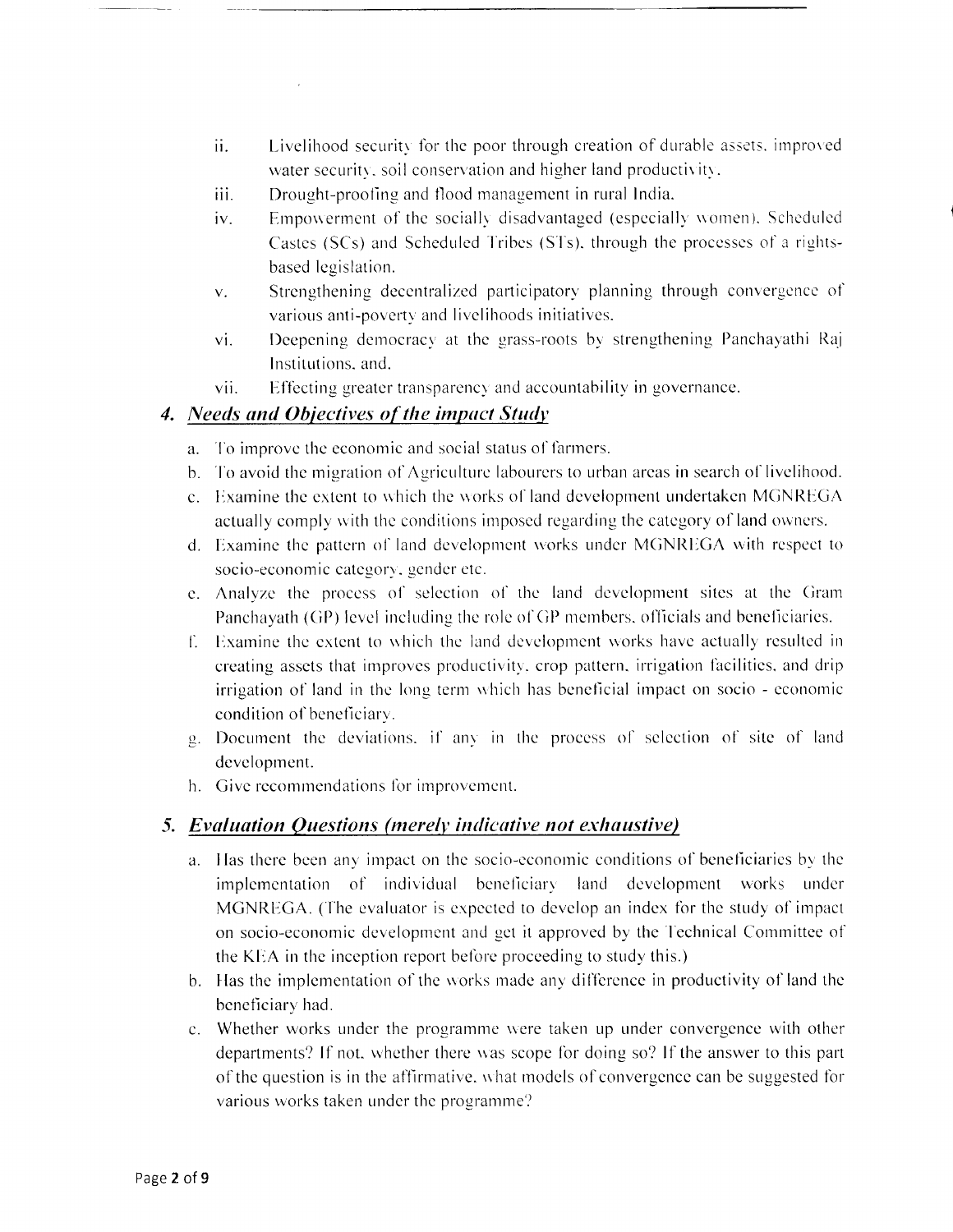- d. Whether the works under this programme were taken up with proper technical assistance and/or sanction? If not, why not? What are the suggestions for conforming to this in future?
- e. Whether the individual beneficiary oriented land development works are being carried out on a watershed basis? If not, why not?
- f. Did the Gram Sabha approve these works? If not, why not?
- g. Whether eligibility criteria have been followed in the sanction and execution of works under this programme? If no, what are the reasons there for? Are any changes to be suggested in the eligibility criteria for better realization of Goals?
- h. What are the different types of individual land development works undertaken by the Gram Panchayaths under this programme?
- i. Are the works proposed under this programme completed within the scheduled time? If not, what are the reasons for works not getting completed in time?
- j. What is the percentage of works sanctioned in 2012-13 and 2013-14 which have remained incomplete in 2014-15? What are the reasons for it?
- k. Has the area under irrigation increased due to the implementation of individual beneficiary land development works under MGNERGA? If so, to what extent (district wise pattern is desirable)?
- 1. Has the number of crops grown per year increased or the type of crops grown in the beneficiary's land changed due to the implementation of individual beneficiary land development works under MGNERGA? If so, to what extent or type (district wise pattern is desirable)?
- m. Whether the land development work done under this programme is technically appropriate to the site where it is carried out? If no, document the examples and suggest what changes in them needs to be done.
- n. What are the problems faced in implementing works under this programme on individual lands? What are the measures suggested to overcome them?
- o. What further efforts required by the GP/beneficiary to develop individual lands.
- p. Is there any impact on the village or community of farmers as a whole in the village? If so, to what are they?
- q. Some 10-12 examples of extremely successful works/case studies, and some where the converse is true may be documented in the report. These may become models for demonstrations and/case analysis in future?

# 6. Sampling Methodology

It is to be understood that evaluation of works are to be done only of the years 2012-13 and 2013-14. The works qualified to be a part of population will be those which are either-

- a. Completed, or,
- b. In progress, or,
- c. Approved in the years 2012-13 and/or 2013-14 but not started.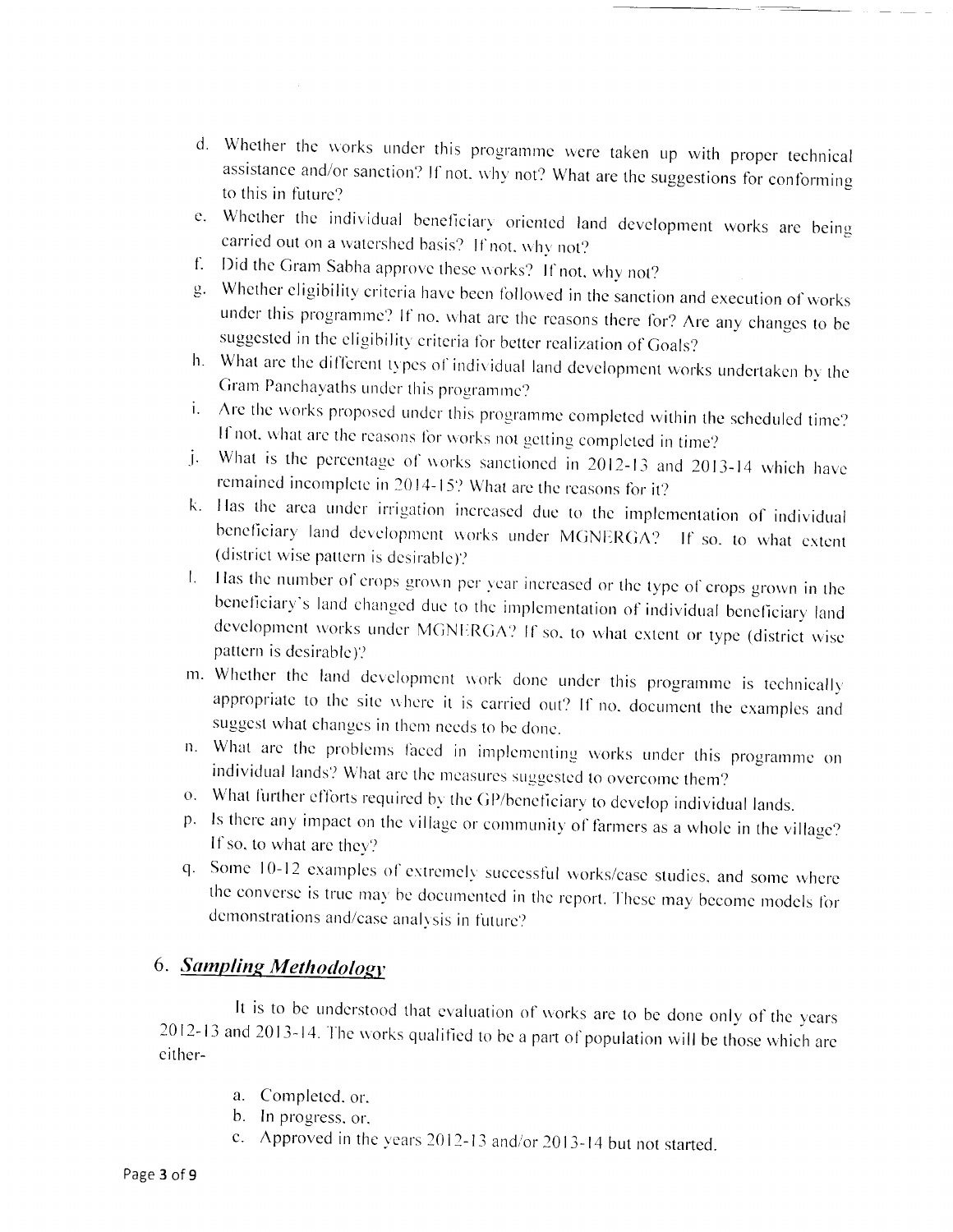All information related to the works, including location, cost, the stage it is in etc are available on the website <nrega.nic.in>.

As of 31<sup>st</sup> of May 2014, the details of land development works are as in Annexures A and B for the vears 2012-13 and 2013-14 respectively. There could be changes in the figures as on the date on which sample is drawn. (This date should be intimated to Special Commissioner, MGNREGA and KEA in advance by Evaluating Agency).

At the level of the department concerned and KEA, it was decided to have the evaluation confined to two districts of each revenue division, since the number of works forming the population is about 2 lakhs. Randomly, the districts selected (deleting the districts Bangalore Urban and Bangalore Rural, where the number of works are too less) in the divisions are-

| Sl.No | <b>Revenue Division</b> | <b>Districts Selected</b>              |
|-------|-------------------------|----------------------------------------|
|       | <b>Bangalore</b>        | Tumkur and Shimoga                     |
|       | Mysore.                 | Chamarajanagar and Dakshina<br>Kannada |
|       | Belgaum                 | Haveri and Bijapur                     |
|       | Gulbarga                | Bidar and Koppal                       |

Within the district one taluk will be randomly selected for evaluation of 2012-13 works and another (without replacement) for 2013-14 works. All the land development works will be first classified according to sub types like-

| a. Land leveling    | Say $n_1$ works completed, $n_2$ in progress.                   |
|---------------------|-----------------------------------------------------------------|
|                     | n <sub>3</sub> works not commenced.                             |
| b. Nala revetment   | Say N <sub>1</sub> works completed, N <sub>2</sub> in progress, |
|                     | N <sub>3</sub> works not commenced.                             |
| c. Farm pond making | Say $M_1$ works completed, $M_2$ in progress,                   |
|                     | M <sub>3</sub> works not commenced.                             |

and so on for each taluk of the district.

The sample size will be 10% and will include all subtypes and stages of work. Thus 10% of  $n_1$ ,  $n_2$ ,  $n_3$ ,  $N_1$ ,  $N_2$ .  $N_3$  etc will be the number of works forming the sample. This number of works will be selected by simple random or systematic random sampling method.

In case it is felt by the evaluating agency that selecting such a sample will be spatially very dispersed, it can randomly select two or more non-contiguous villages in the taluk as the sample villages in which all the individual beneficiary land development works will be evaluated: provided that, the sum total of each subtype and stage of work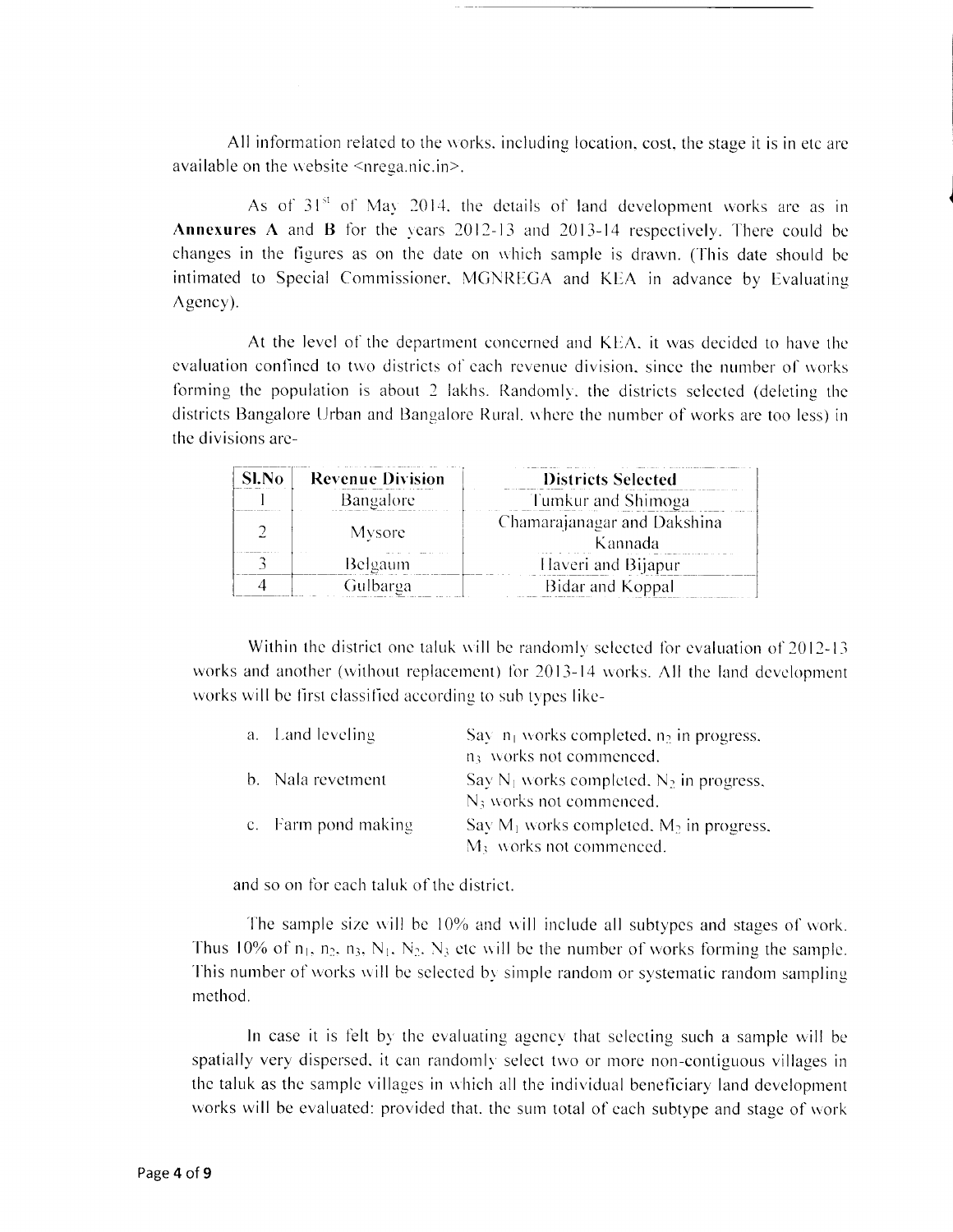number (i.e.  $n_1$ ,  $n_2$ ,  $n_3$ ,  $N_1$ ,  $N_2$ ,  $N_3$  etc) is represented in the sample with an intensity of not less than 10%.

In effect, the sampling intensity will be not less than 10% and will be multi stage (eliminating districts, selecting districts, then taluks) stratified (sub types of work and stage of work) simple random/random systematic sampling.

### 7. Study Methodology

After the sample has been selected, the evaluation should proceed on the following lines-

#### (a) For Completed Works

There should be a field inspection done by the evaluating agency representative along with the beneficiary or his/her representative. The inspection should be photographed digitally and recorded in a diskette which will be a part of the evaluation report. The following points (inclusive not exhaustive) may be evaluated through questionnaire by personal interview-

- Is the land belonging to the beneficiary?  $(i)$
- The status of the beneficiary, Income, Caste, Size of holding, Profession  $(ii)$ etc.
- Is the work completed? If ves, what are the starting and completion dates?  $(iii)$ Does it tally with records of website? If not, why so?
- What is the perception of the beneficiary about the necessity, utility and  $(iv)$ quality of work? His/her views regarding the benefit it has accrued to him/her and that likely to happen in future may be noted.
- Has the land owner of the land where the work was carried out been given  $(v)$ employment under the scheme in that work? If no, why not? If yes, how many days employment were given to him/her?
- Did the payment of wages for the work take place on time? If not why  $(vi)$ not?
- Have machines been used in doing the work? If yes, for which part of the  $(vii)$ work?
- Who has supervised the work?  $(viii)$
- The same questions of necessity, utility and quality of work and the  $(ix)$ benefits from it may be ascertained from nearby non-beneficiary persons too? His/her details may be noted.

Later, through Focused Group Discussion (FGD) involving beneficiaries and nonbeneficiaries, opinion may be taken about the necessity, utility and necessity of each subtype of the work carried out in the village, along with the willingness of others to have it got done on their lands. The perception and data about benefits of such works may be noted.

#### (b) For Works in Progress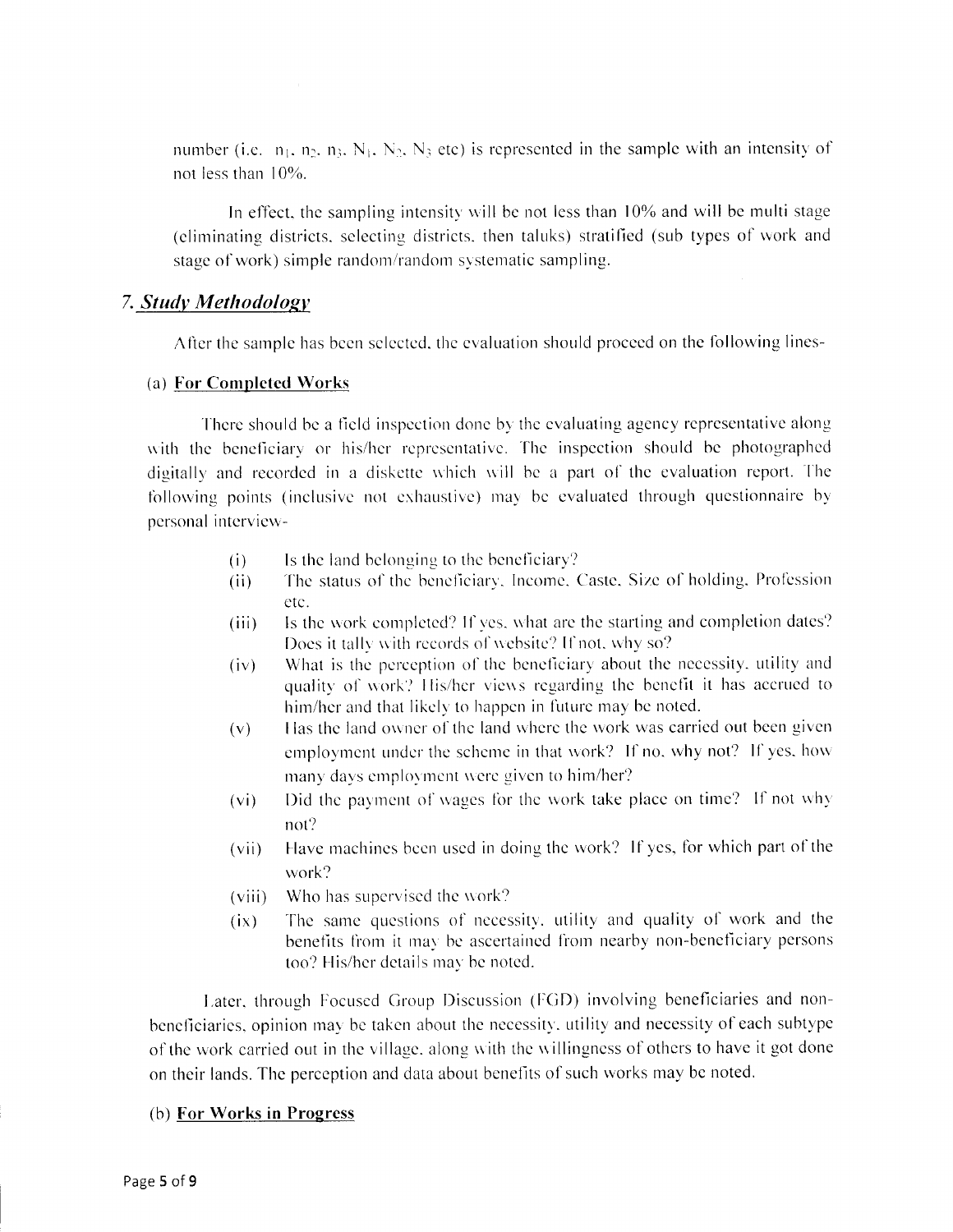There too shall be field evaluated as in case of completed works with the following points evaluated through personal interview-

- $(i)$ Is the land belonging to the beneficiary?
- The status of the beneficiary, Income, Religion, Caste, Size of holding,  $(ii)$ Profession etc.
- Has the land owner of the land where the work was carried out been given  $(iii)$ employment under the scheme in that work? If no, why not? If yes, how many days employment have been given to him/her out of the total number of person days employment created hitherto?
- Did the payment of wages for the work take place on time? If not why  $(iv)$ not?
- Have machines been used or are being used in doing the work? If yes, for  $(v)$ which part of the work?
- Who is supervising the work?  $(v_i)$
- When was the work started? What is the present stage of work? What was  $(vii)$ the schedule of data of completion of work? When is the work likely to be completed? Has there been any unscheduled delay in the execution of work? What are they? How could they have been overcome?
- What is the perception of the beneficiary about the necessity, utility and  $(viii)$ quality of work? His/her views regarding the benefit it has accrued to him/her and that likely to happen in future may be noted.
- The same questions of necessity, utility and quality of work and the  $(ix)$ benefits from it may be ascertained from nearby non-beneficiary persons too? His/her details may be noted.

Later, through FGD involving beneficiaries and non-beneficiaries, opinion may be elicited from the village about the timelines of the works, the causes of delay in execution, methods to overcome these etc.

# (c) For Works approved but not commenced

These are to be evaluated through FGD involving beneficiaries and non-beneficiaries. wherein opinion can be taken as to why the approved works have been delayed. Is the delay systemic or intentional? How can it be overcome?

It is suggested that all the above FGDs can be done in a single day/meeting. This should be followed by a meeting with the Panchayath Officials and line department officials responsible for overseeing the execution of these works and the same points be asked to them too. The difference between the answer received in FGD of villagers (excluding Panchayath members) and those in FGDs with Panchayath Officials and line department officials need to be analyzed and put in the evaluation report.

## 8. Deliverables

The Department will provide year wise district wise list of individual farmers who have availed benefit under MGNREGA from 2006-07 to 2013-14 with full details of extent of Page 6 of 9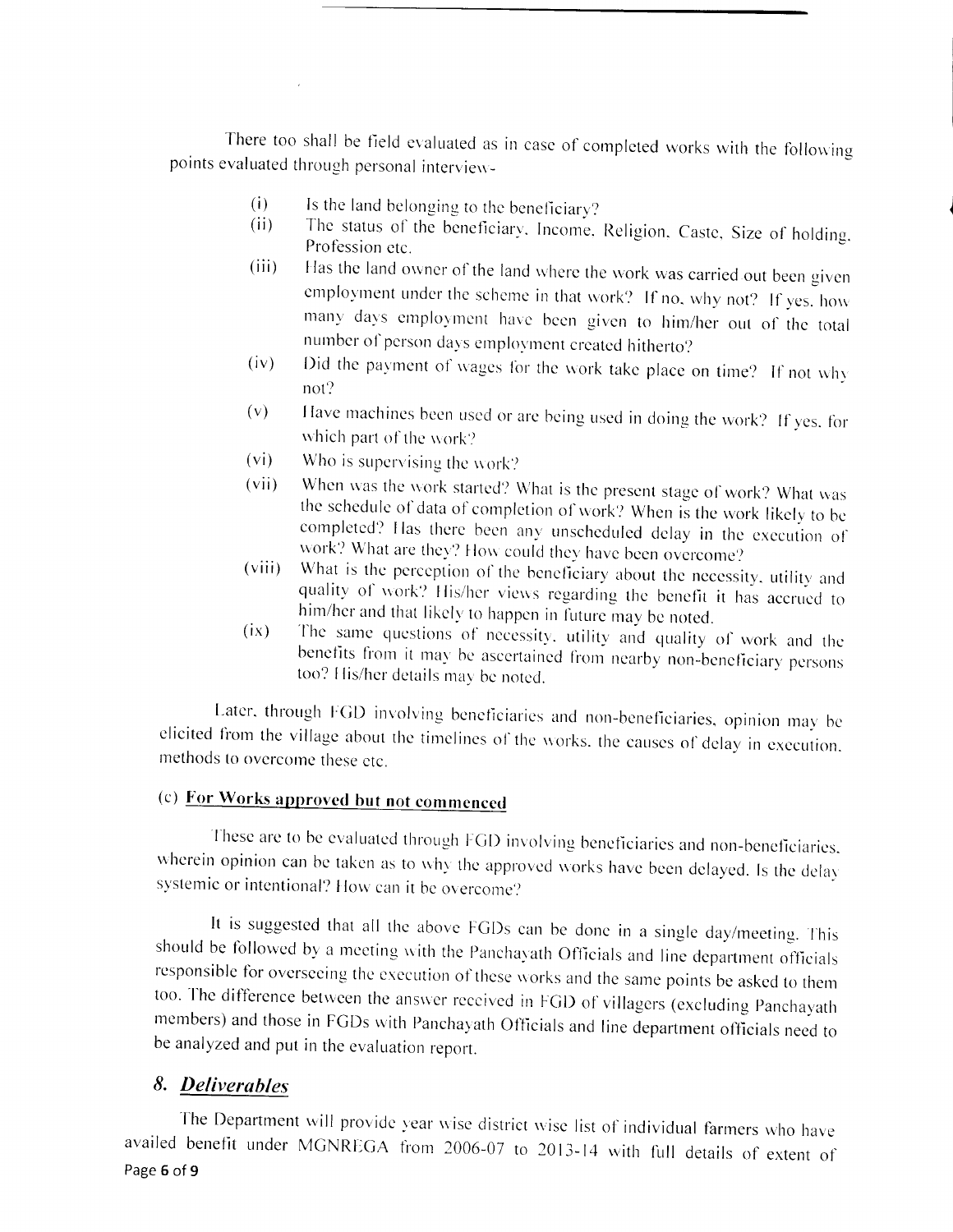benefits, names of villages and taluk etc. It is expected to complete the study in 5 months time, excluding the time taken for approval. The time line for evaluation will be nearly as follows. The consultant/evaluating agency is expected to adhere to the following timelines and deliverables.

- 1. Work plan submission
- 2. Field Data Collection
- 3. Draft report Submission
- 4. Final Report Submission
- 5. Total duration
- : One month after signing the agreement.
- : Two months from date of Work Plan approval.
- : One month after field data collection.
- : One month from draft report submission.
- $: 5$  months.

## 9. Data Inputs and Coordination from the line department

A nodal officer in the sampled districts will be appointed by the Commissioner/Special Commissioner for MGNREGA to make available all relevant data, reports and studies to the consultant/evaluating agency in the shortest possible time. Recommendations given by the consultant/evaluating agency in their report may or may not be accepted.

# **10.. Key Professionals and Qualifications**

The teams in field of the consultant/evaluating agency will consist of the following key professionals for each district being studied by a team. All the personnel should be fluent in Kannada. Each team should comprise at least of the following personnel-

|               | <b>Type of Professional</b>                                      | <b>Numbers</b> |
|---------------|------------------------------------------------------------------|----------------|
|               | Team leader who should be at least a graduate in Agriculture     |                |
|               | with not less than five years of experience in the field of land |                |
|               | development/soil conservation/soil science etc.                  |                |
| $\mathcal{D}$ | Research Assistant cum data collector, who should be a           |                |
|               | graduate, preferably in land based subjects (agriculture,        |                |
|               | horticulture etc)                                                |                |
|               | Statistician cum data analyst                                    |                |

Besides the above, the evaluating agency should have sufficient supporting staff for drafting the questionnaire, data compilation, presentation etc.

# 11. Equipment

All equipment and transportation required for the successful completion of the assignment is to be procured by the consultant.

12. Qualities Expected from the Evaluation Report Page 7 of 9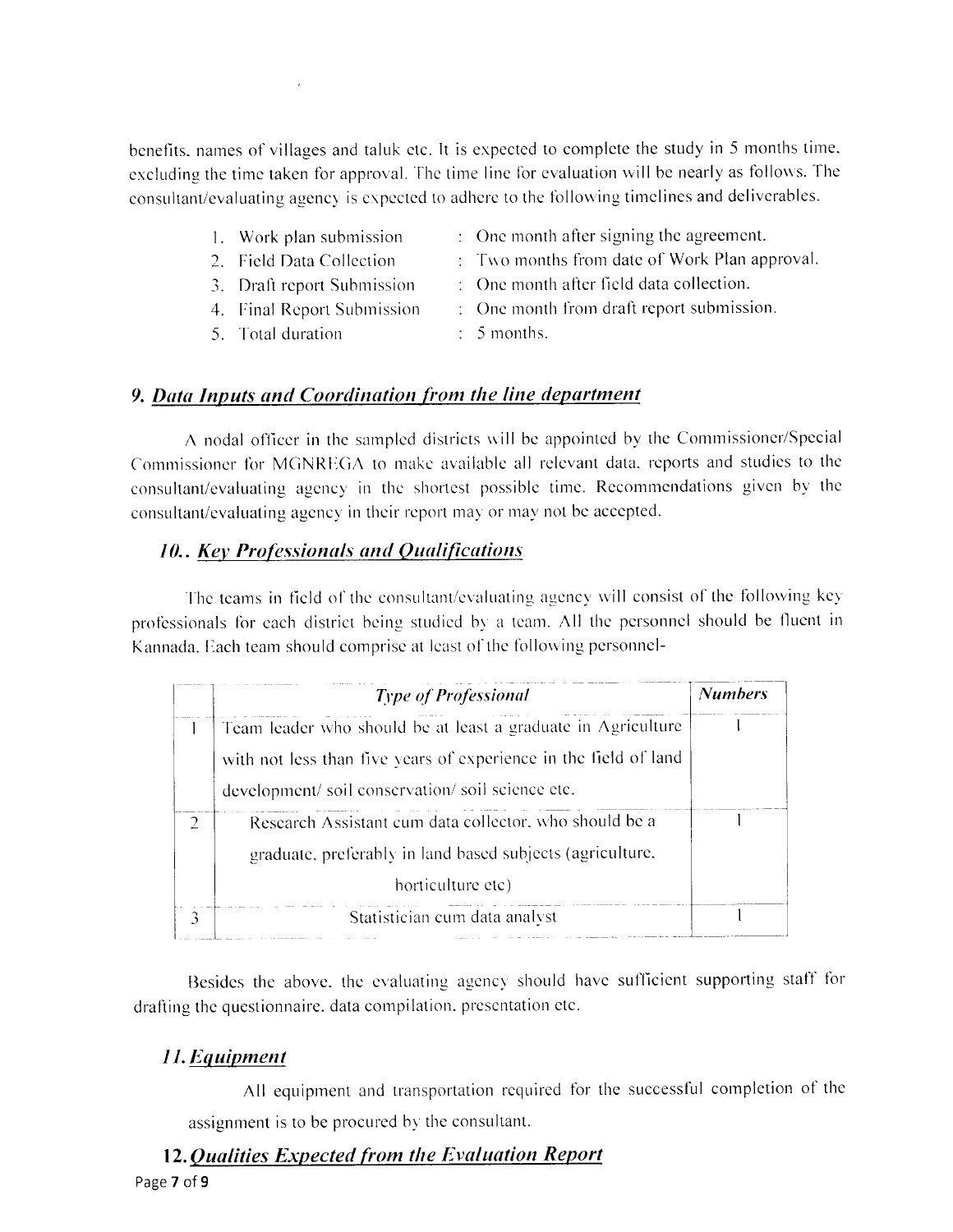The following are the points, only inclusive and not exhaustive, which need to be mandatorily followed in the preparation of evaluation report:-

- 1. By the very look of the evaluation report it should be evident that the study is that of Commissionerate MGNERGA, Government of Karnataka and the Karnataka Evaluation Authority (KEA) which has been done by the Consultant/Evaluation Agency. It should not intend to convey that the study was the initiative and work of the Consultant, merely financed by the Commissionerate MGNERGA, Government of Karnataka and the Karnataka Evaluation Authority (KEA).
- 2. Evaluation is a serious professional task and its presentation should exhibit it accordingly. Please refrain from using glossy, super smooth paper for the entire volume overloaded with photographs, graphics and data in multicolor fancy fonts and styles.
- 3. The Terms of Reference (ToR) of the study should from the first Appendix or Addenda of the report.
- 4. The results should first correspond to the ToR. In the results chapter, each question of the ToR should be answered, and if possible, put up in a match the pair kind of table. or equivalent. It is only after all questions framed in the ToR that is answered, that results over and above these be detailed.
- 5. In the matter of recommendations, the number of recommendations is no measure of the quality of evaluation. Evaluation has to be done with a purpose to be practicable to implement the recommendations. The practicable recommendations should not be lost in the population maze of general recommendations. It is desirable to make recommendations in the report as follows:-

#### $(A)$ **Short Term practicable recommendations**

These may not be more than five in number. These should be such that it can be acted upon without major policy changes and expenditure, and within say a year or so. (B)

#### **Long Term practicable recommendations**  $(B)$

There may not be more than ten in number. These should be such that can be implemented in the next four to five financial years, or with sizeable expenditure, or both but does not involve policy changes.

# (C) Recommendations requiring change in policy

There are those which will need lot of time, resources and procedure to implement.

# 13. Cost and Schedule of Budget release

Output based budget release will be as follows-

a. The first instalment of Consultation fee amounting to 30% of the total fee shall be payable as advance to the Consultant after the approval of the inception report, but only